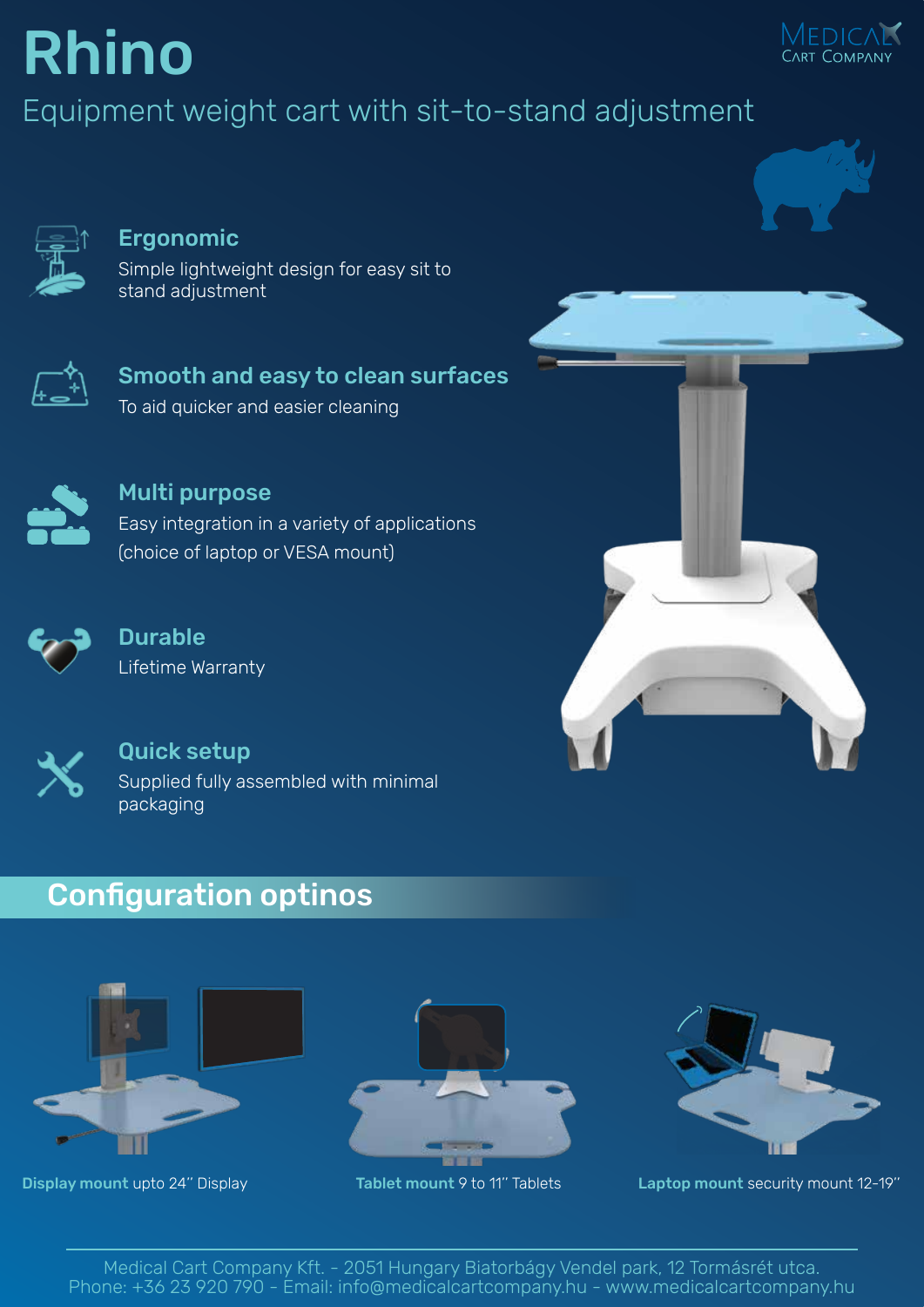

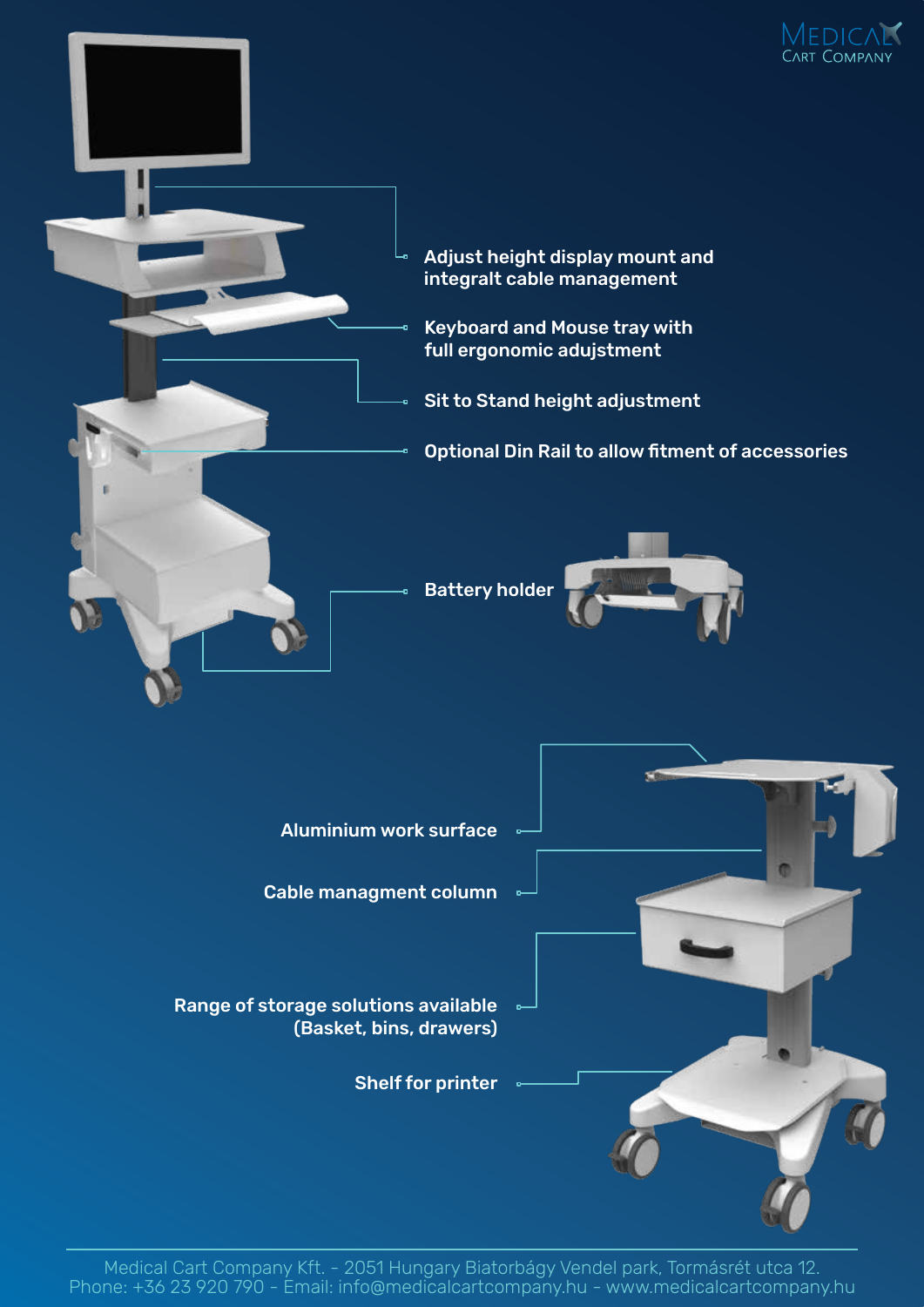Accessories Optional





Medical Cart Company Kft. - 2051 Hungary Biatorbágy Vendel park, Tormásrét utca 12. Phone: +36 23 920 790 - Email: info@medicalcartcompany.hu - www.medicalcartcompany.hu